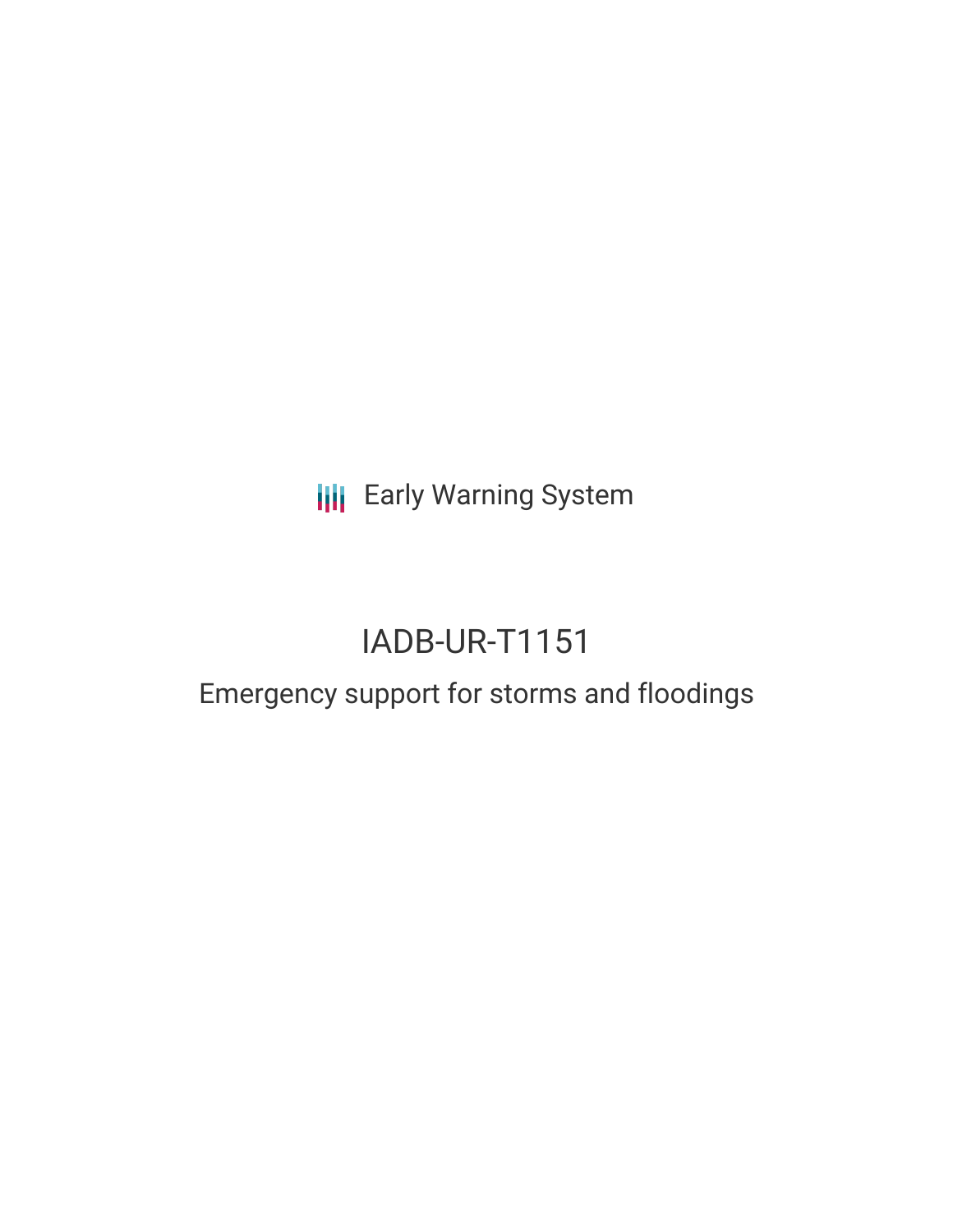

### **Quick Facts**

| <b>Countries</b>               | Uruguay                                |
|--------------------------------|----------------------------------------|
| <b>Financial Institutions</b>  | Inter-American Development Bank (IADB) |
| <b>Status</b>                  | Approved                               |
| <b>Bank Risk Rating</b>        | U                                      |
| <b>Voting Date</b>             | 2016-05-03                             |
| <b>Borrower</b>                | Government of Uruguay                  |
| <b>Sectors</b>                 | <b>Climate and Environment</b>         |
| <b>Investment Type(s)</b>      | Grant                                  |
| <b>Investment Amount (USD)</b> | $$0.20$ million                        |
| <b>Project Cost (USD)</b>      | $$0.20$ million                        |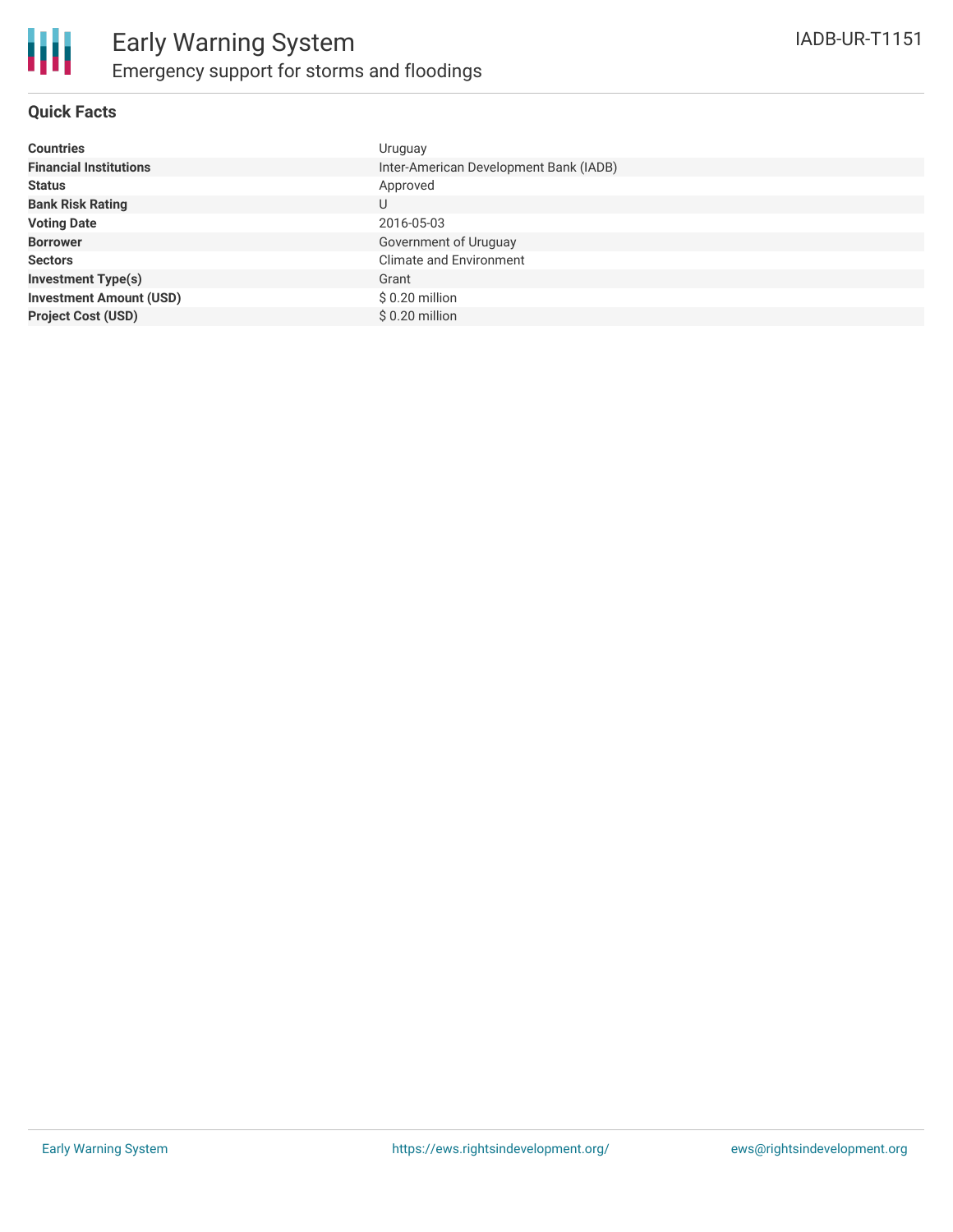

### **Project Description**

The objective of the operation is to support the Government of Uruguay in providing assistance to the population of Uruguay affected by the weather events that took place in April, 2016. In different regions of the country, more than 10.000 inhabitants were affected.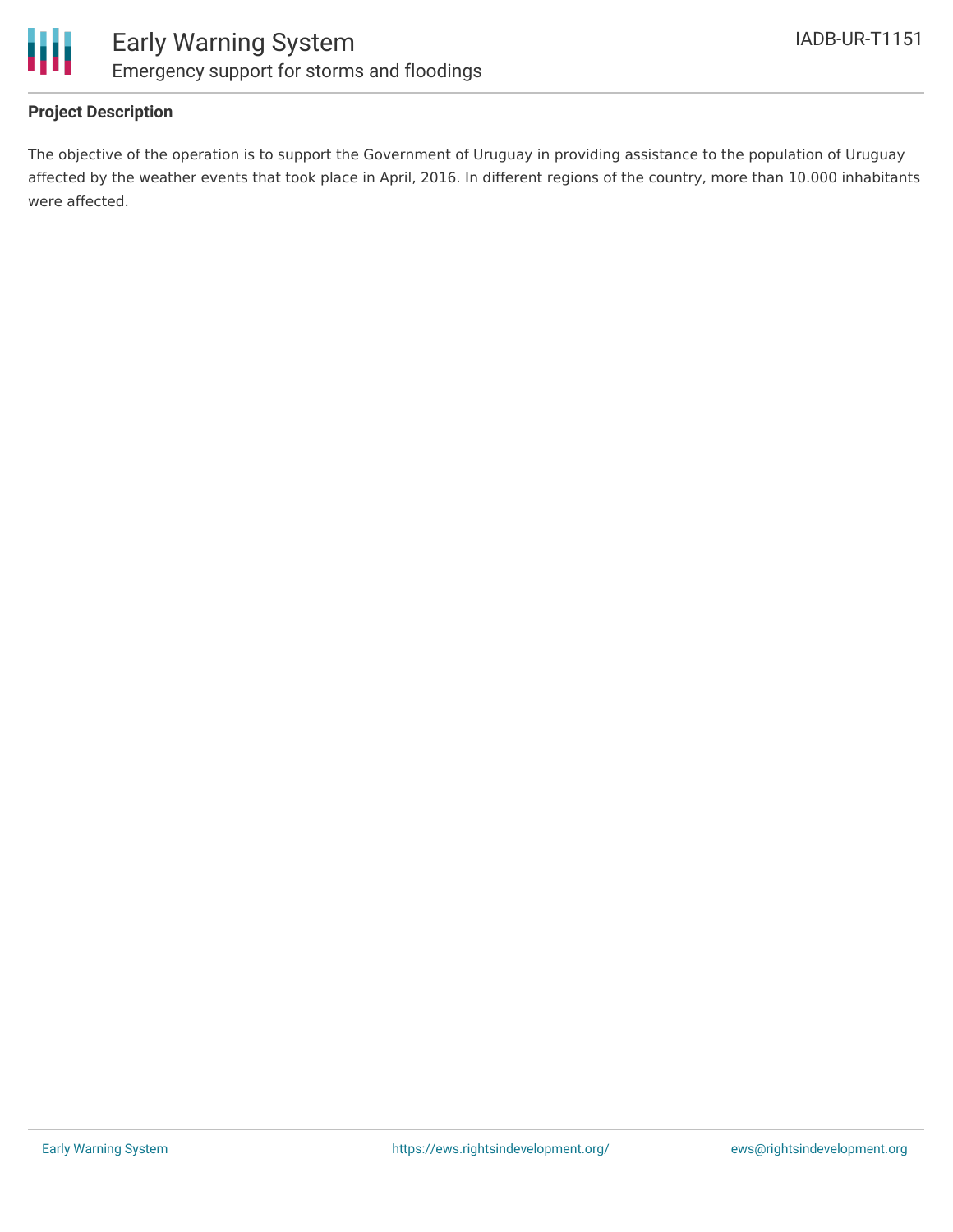

### Early Warning System Emergency support for storms and floodings

### **Investment Description**

• Inter-American Development Bank (IADB)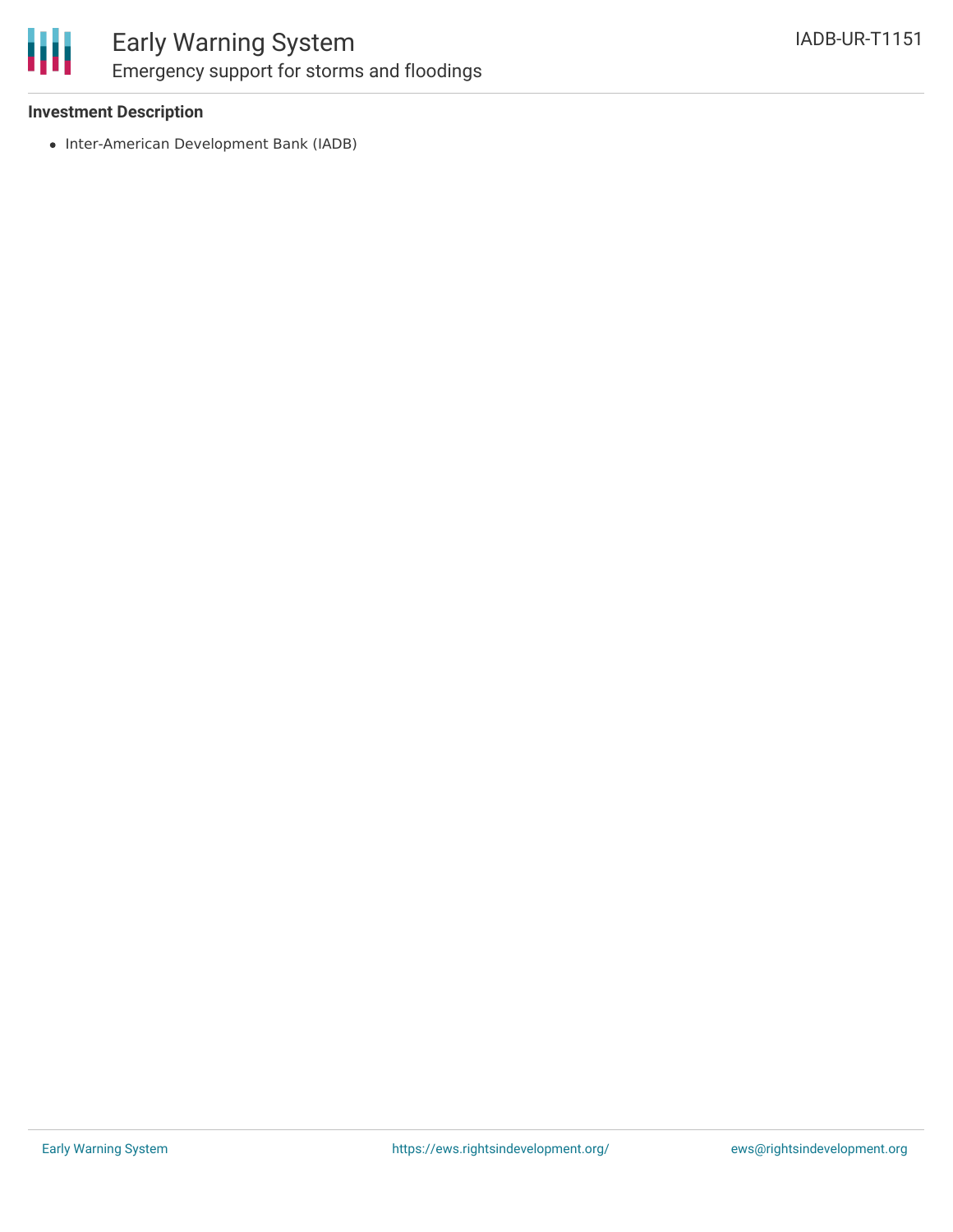### **Contact Information**

ACCOUNTABILITY MECHANISM OF IDB/ IIC

The Independent Consultation and Investigation Mechanism (MICI) is the independent complaint mechanism and fact-finding body for people who have been or are likely to be adversely affected by an Inter-American Development Bank (IDB) or Inter-American Investment Corporation (IIC)-funded project. If you submit a complaint to MICI, they may assist you in addressing the problems you raised through a dispute-resolution process with those implementing the project and/or through an investigation to assess whether the IDB or IIC is following its own policies for preventing or mitigating harm to people or the environment. You can submit a complaint by sending an email to MICI@iadb.org. You can learn more about the MICI and how to file a complaint at http://www.iadb.org/en/mici/mici,1752.html (in English) or http://www.iadb.org/es/mici/mici,1752.html (Spanish).